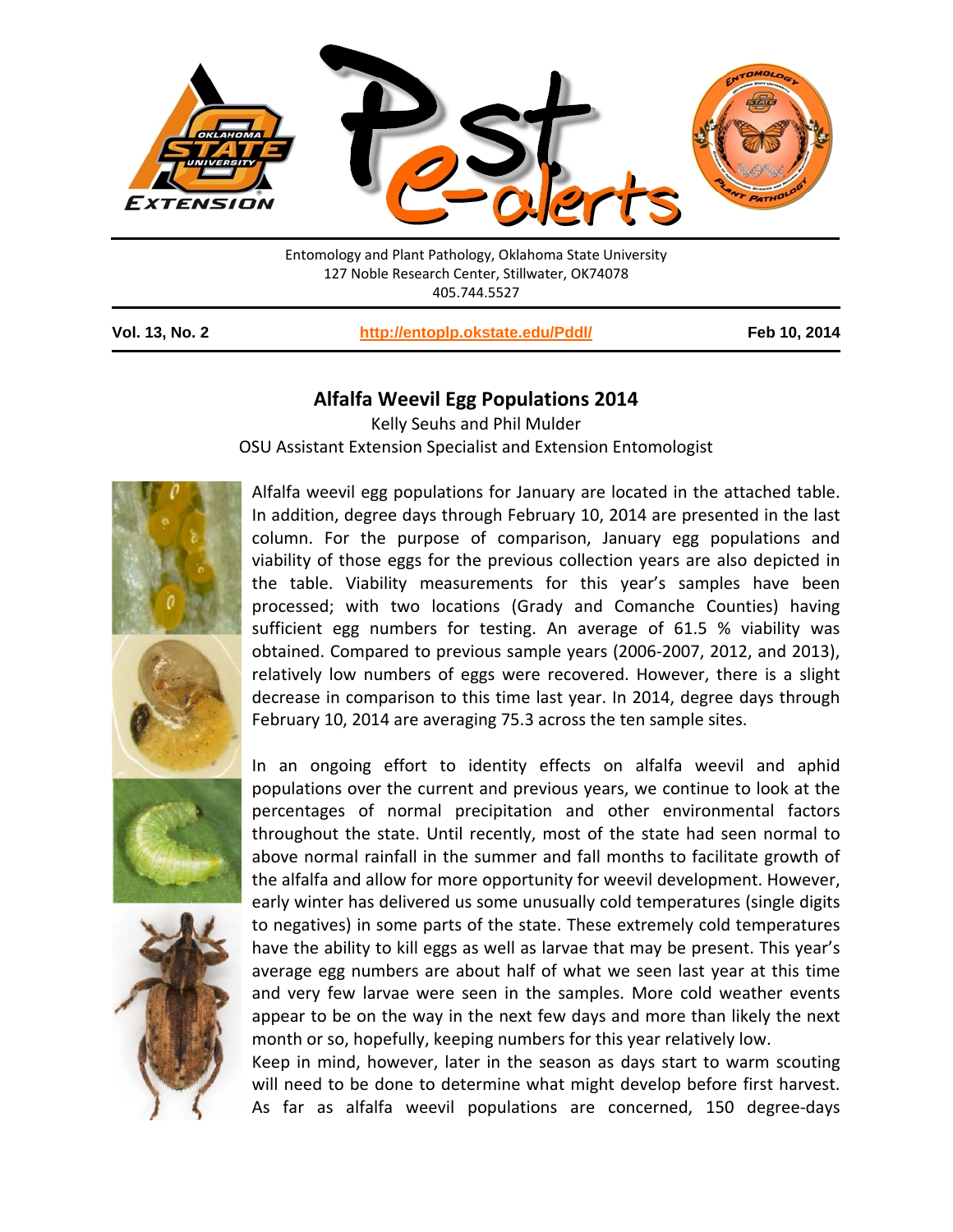represent the level that serves as an indicator for growers and consultants to begin scouting for larvae. In processing this year's samples, there have been many early (suicidal) emerging larvae that were present. In a normal season, these early emerging larvae are likely killed by subsequent cold weather events. Continued and persistent cold with ice and/or rainfall will further enhance mortality for both weevils and aphids. Any upcoming coming cold weather events with ice and freezing rain, while not agreeable to us would aide in the control of insect development. Adult activity of alfalfa weevil generally peaks in January and February of each year; however, if a warm pattern would start to occur we may start to see egg populations increase. If present populations hold through to February, and oviposition remains low between now and then due to cold weather events, we could get lucky and experience a lower and/or later infestation of alfalfa weevil than normal. However, with milder temperatures alfalfa weevil and spotted alfalfa aphids could end up being a concern.

We will continue to monitor conditions and developments closely throughout the state in the coming months and forward any new information as it arises.

\_\_\_\_\_\_\_\_\_\_\_\_\_\_\_\_\_\_\_\_\_\_\_\_\_\_\_\_\_\_\_\_\_\_\_\_\_\_\_\_\_\_\_\_\_\_\_\_\_\_\_\_\_\_\_\_\_\_\_\_\_\_\_\_\_\_\_\_\_\_\_\_\_\_\_\_\_\_

## **Dr. Richard Grantham**

## **Director, Plant Disease and Insect Diagnostic Laboratory**

Oklahoma State University, in compliance with Title VI and VII of the Civil Rights Act of 1964, Executive Order 11246 as amended, Title IX of the Education Amendments of 1972, Americans with Disabilities Act of 1990, and other federal laws and regulations, does not discriminate on the basis of race, color, national origin, gender, age, religion, disability, or status as a veteran in any of its policies, practices or procedures. This includes but is not limited to admissions, employment, financial aid, and educational services.

Issued in furtherance of Cooperative Extension work, acts of May 8 and June 30, 1914, in cooperation with the U.S. Department of Agriculture, Robert E. Whitson, Director of Oklahoma Cooperative Extension Service, Oklahoma State University, Stillwater, Oklahoma. This publication is printed and issued by Oklahoma State University as authorized by the Vice President, Dean, and Director of the Division of Agricultural Sciences and Natural.